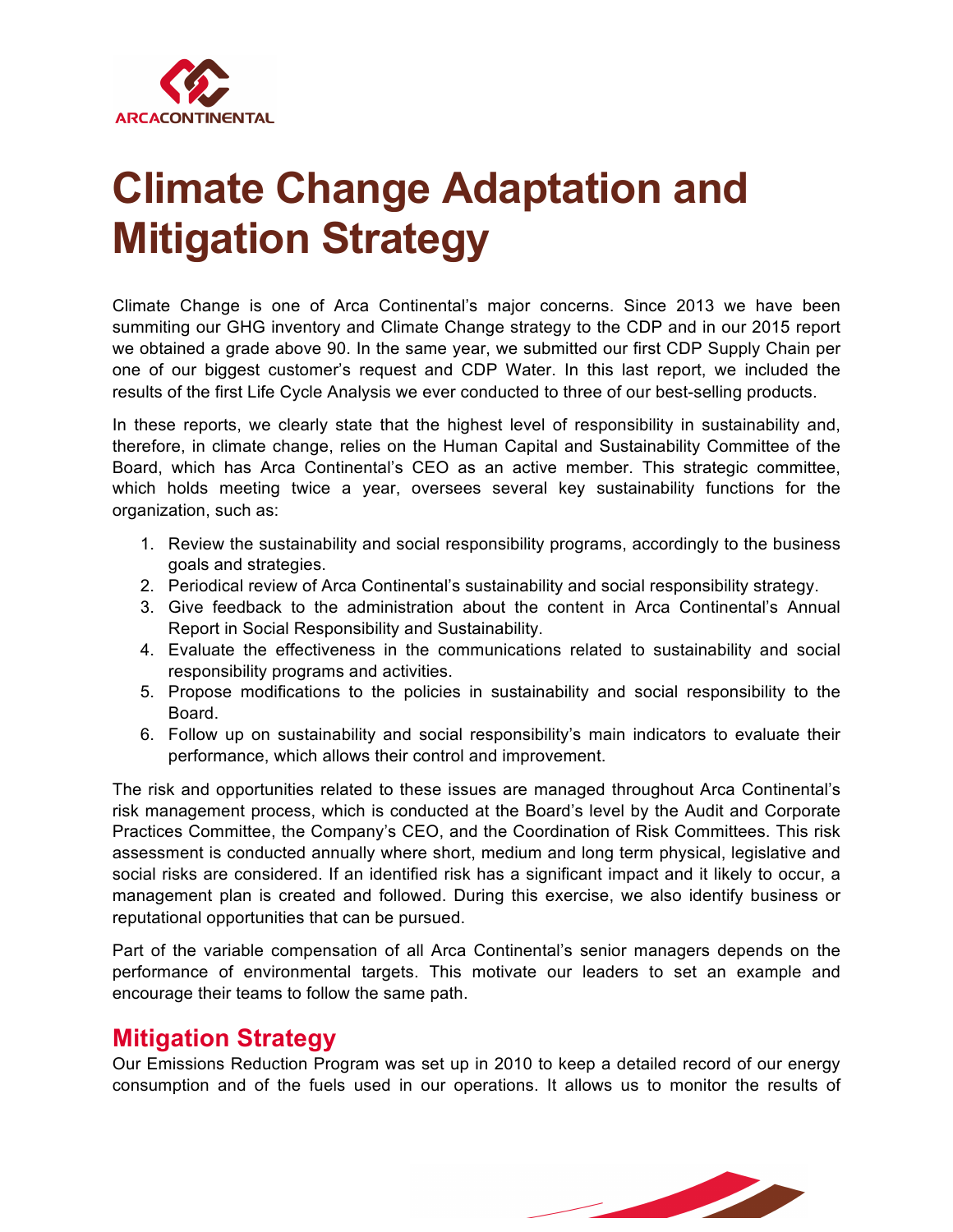

different emissions reduction initiatives each year, and to find areas of opportunity for ongoing improvement.

As described in our climate change adaptation and mitigation general strategy, Arca Continental has set a series of goals for the year 2020:

- 17.5% carbon footprint reduction compared to 2010 (Beverage Business Units).
- 11% megajoule (MJ) reduction in the energy required to produce one liter of beverage vs. 2010 (Beverage Business Units).
- At least 30% of our electricity consumption will be provided from renewable sources.
- 23% water intensity reduction compared to 2010 (Beverage Business Units).
- 100% water recharge through reforestation programs that promote rainfall. Goal achieved annually since 2014.

We are implementing the esKO Top 10 Energy Savings Challenge across our operations. This worldwide program brings together Coca-Cola System bottling companies to reduce their carbon footprint by reducing energy consumption and implementing the best practices that have been identified through experience and time. As of yearend 2015, 13 of our 20 production centers in Mexico had been certified in this program.

Our robust comprehensive waste management plan allowed us to recycle more than 63 million kilograms of industrial waste in 2015, almost 90% of our total waste generation. In 2015, our beverage businesses recycled 87.8% of their waste, a figure that is less than 4% short of the 90% goal we have set for 2020.

Since 2012, we have worked hard to lighten our PET bottles, creating multiple environmental benefits by reducing the amount of plastic and energy required to produce our containers and having a positive impact on Logistics and final disposal processes.

We analyze the mitigation effects, required investment and return period of all the mitigation projects. If a project has a return period above five years, but it's considered strategic because of the important footprint and risks reduction, we pursue it nevertheless.

## **Adaptation Strategy**

Arca Continental's core business is drinks production; hence, the main raw material of our products is water. We require good quality and quantity freshwater to fulfil our production requirements. Every five years, each of our facilities is required to conduct a Source Vulnerability Assessment that allows us to compile data regarding different vulnerabilities of the basin such as quality and volume, community and governmental affairs and physical or chemical vulnerabilities. As result of the vulnerability and risk identified, a Source Water Protection Plan is developed for each facility. This action plan describes all the activities required to be implemented to eliminate the risks identified.